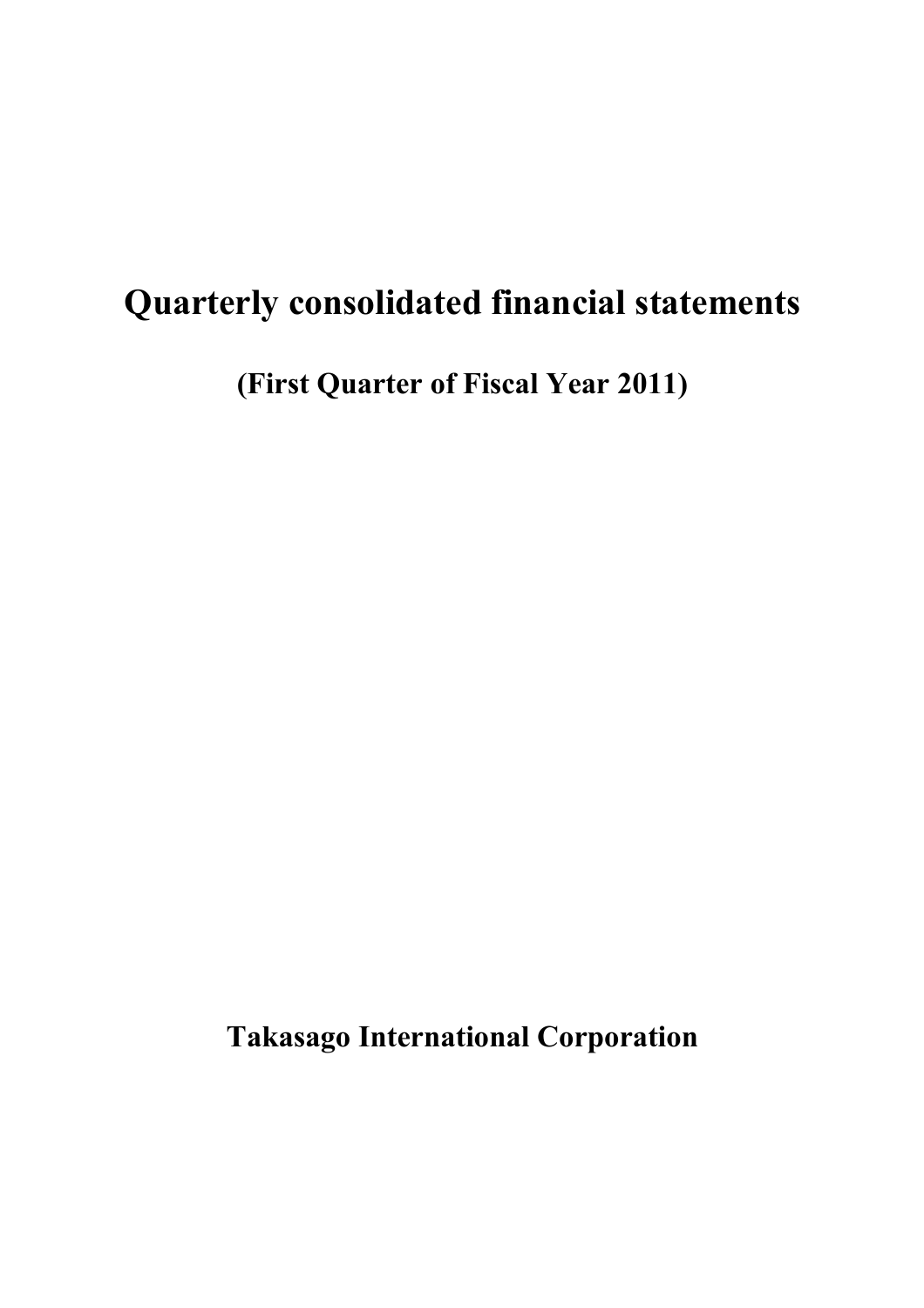| Period                                                                      | $85^{th}$ Year (2011)<br>$86^{\text{th}}$ Year (2012)<br>$1st$ Quarter<br>$1st$ Quarter<br>Consolidated<br>Consolidated<br>Cumulative Period<br>Cumulative Period |                                        | $85^{th}$ Year (2011)                   |
|-----------------------------------------------------------------------------|-------------------------------------------------------------------------------------------------------------------------------------------------------------------|----------------------------------------|-----------------------------------------|
| <b>Accounting Period</b>                                                    | From April 1, 2010<br>to June 30, 2010                                                                                                                            | From April 1, 2011<br>to June 30, 2011 | From April 1, 2010<br>to March 31, 2011 |
| Net Sales (millions of yen)                                                 | 29,496                                                                                                                                                            | 29,694                                 | 114,861                                 |
| Ordinary Income (millions of yen)                                           | 1,959                                                                                                                                                             | 2,385                                  | 5,989                                   |
| Quarterly (current quarter) Net Income<br>(millions of yen)                 | 1,054                                                                                                                                                             | 1,494                                  | 3,984                                   |
| Quarterly Comprehensive Income (millions of<br>yen) or Comprehensive Income | 284                                                                                                                                                               | 2,883                                  | (375)                                   |
| Net Assets (millions of yen)                                                | 53,706                                                                                                                                                            | 55,068                                 | 52,637                                  |
| Total Assets (millions of yen)                                              | 121,905                                                                                                                                                           | 119,940                                | 119,334                                 |
| Quarterly (current quarter) Net Income per<br>Share (yen)                   | 10.51                                                                                                                                                             | 14.89                                  | 39.70                                   |
| Diluted Net Income per Share (current quarter)<br>(ven)                     |                                                                                                                                                                   |                                        |                                         |
| Equity Ratio (%)                                                            | 43.2                                                                                                                                                              | 45.0                                   | 43.2                                    |

## 1. (Changes in Principle Financial Data)

Note: 1. Because the Company prepares the consolidated financial statement, no information is included regarding changes in the principle financial data of the submitting company.

2. Consumption tax and the like are not included in Net Sales.

3. When calculating the quarterly comprehensive income for the  $85<sup>th</sup>$  year (2011) 1<sup>st</sup> quarter consolidated cumulative period, Accounting Standard for Presentation of Comprehensive Income (ASBJ Statement No.25, June 30, 2010) was retroactively applied.

4. Diluted Net Income per Share (current quarter) is not included because no residual securities exist.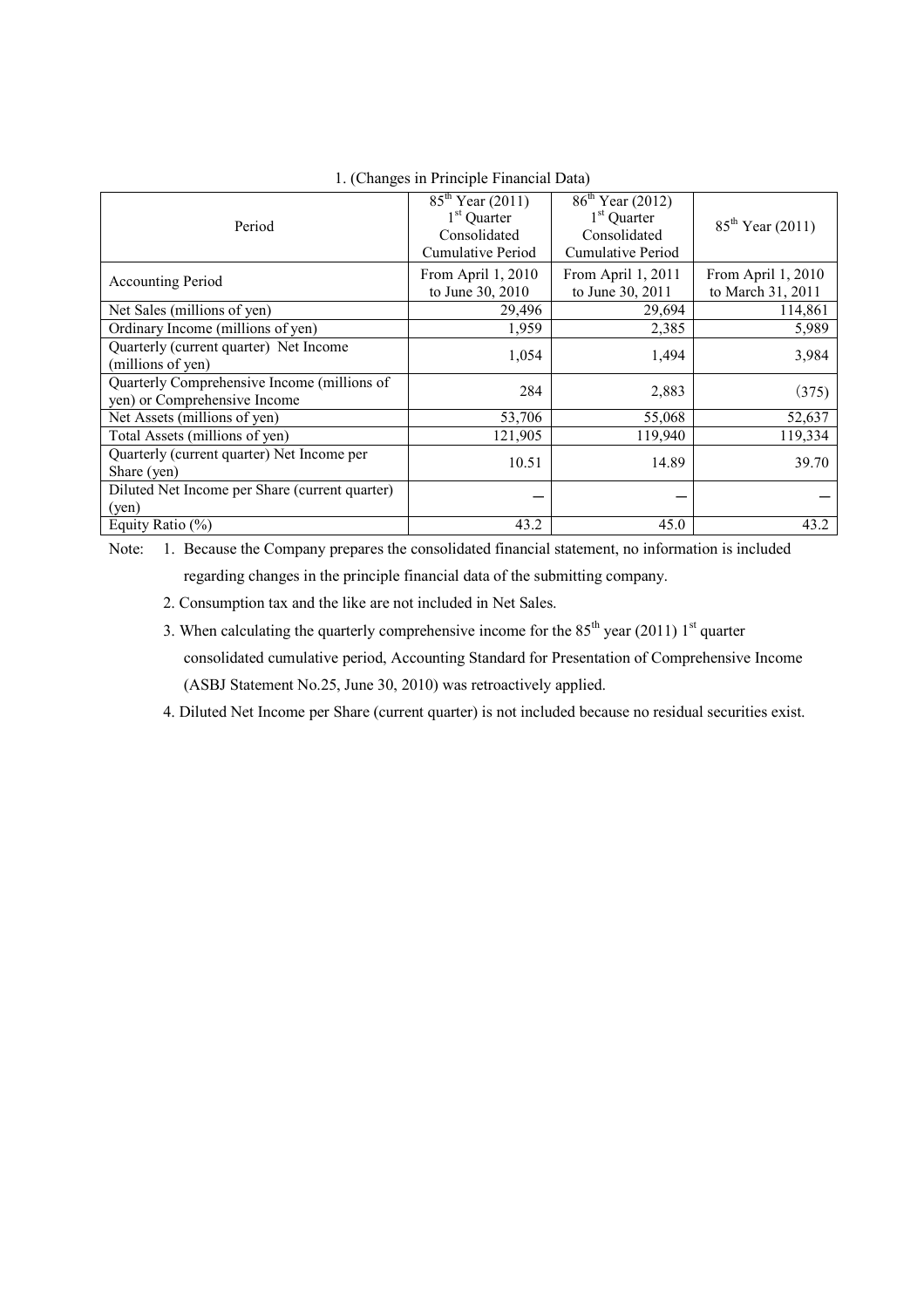#### (1) Business Performance Conditions

The economic environment during the 1<sup>st</sup> quarter consolidated cumulative period saw a continued gentle recovery overseas in both the United States and Europe, and Asia also maintained a bullish economic environment led by private-sector demand. The Japanese economy continued to be in a state of gentle deflation. Additionally, business production activities were stagnant and personal consumption remained weak due to the Great East Japan Earthquake that occurred on March 11. In addition, a situation that does not warrant optimism is continuing given the influence of the strong yen, still tight employment situation, and other such circumstances.

In the fragrance industry as a whole, the growth markets like China and Southeast Asia are steadily pulling along the industry, and upward momentum has been visible in the United States and Europe as well. On the other hand, an environment of extremely fierce competition both inside and outside of Japan is continuing, due to market share competition as the industry tends towards an oligarchy of globally leading firms, including the Company, as well as the maturation of the market and business developments in Japan under continuing deflationary conditions. Under these circumstances, net sales for the  $1<sup>st</sup>$  quarter consolidated cumulative period were ¥29,694 million (an increase of 0.7% from the same period last year). Net sales for each business were as follows. In the flavor business, the Company remained strong with net sales of ¥18,677 million (an increase of 1.6% from the same period last year). In the fragrance business, net sales were ¥6,667 million (an increase of 5.3% from the same period last year) due to increased sales by the Company, its European subsidiaries, and others. In the aroma chemical segment, net sales were ¥2,679 million (an increase of 26.7% from the same period last year) due to the recovery of demand for menthol, the recovery of the fragrance market, and the like. In the fine chemicals business, pharmaceutical intermediates were sluggish, and net sales were ¥1,296 million (a decrease of 43.1% from the same period last year). In addition, net sales in the real estate business were ¥373 million (a decrease of 0.8% from the same period last year).

Turning to income, operating income was ¥2,302 million (an increase of 21.1% from the same period last year) and ordinary income was ¥2,385 million (an increase of 21.8% from the same period last year). Quarterly net income was ¥1,494 million (an increase of 41.7% from the same period last year).

Information for each segment is as follows. In Japan, the Company's fragrance business remained strong, and net sales were ¥18,316 million (an increase of 1.0% from the same period last year) and operating income was ¥1,589 million (an increase of 49.3% from the same period last year). In the Americas, net sales were ¥4,536 million (a decrease of 10.0% from the same period last year) and operating loss was ¥60 million (compared to an operation income of ¥319 million in the same period last year) because the performance of the U.S. subsidiary remained sluggish, as well as other factors. In Europe, net sales were ¥3,653 million (an increase of 8.9% from the same period last year) and operation income was ¥238 million (an increase of 64.3% from the same period last year) due to increased sales in the French and Spanish subsidiaries as well as other factors. In Asia, net sales were ¥3,188 million (an increase of 7.6% from the same period last year) and operating income was ¥470 million (an increase of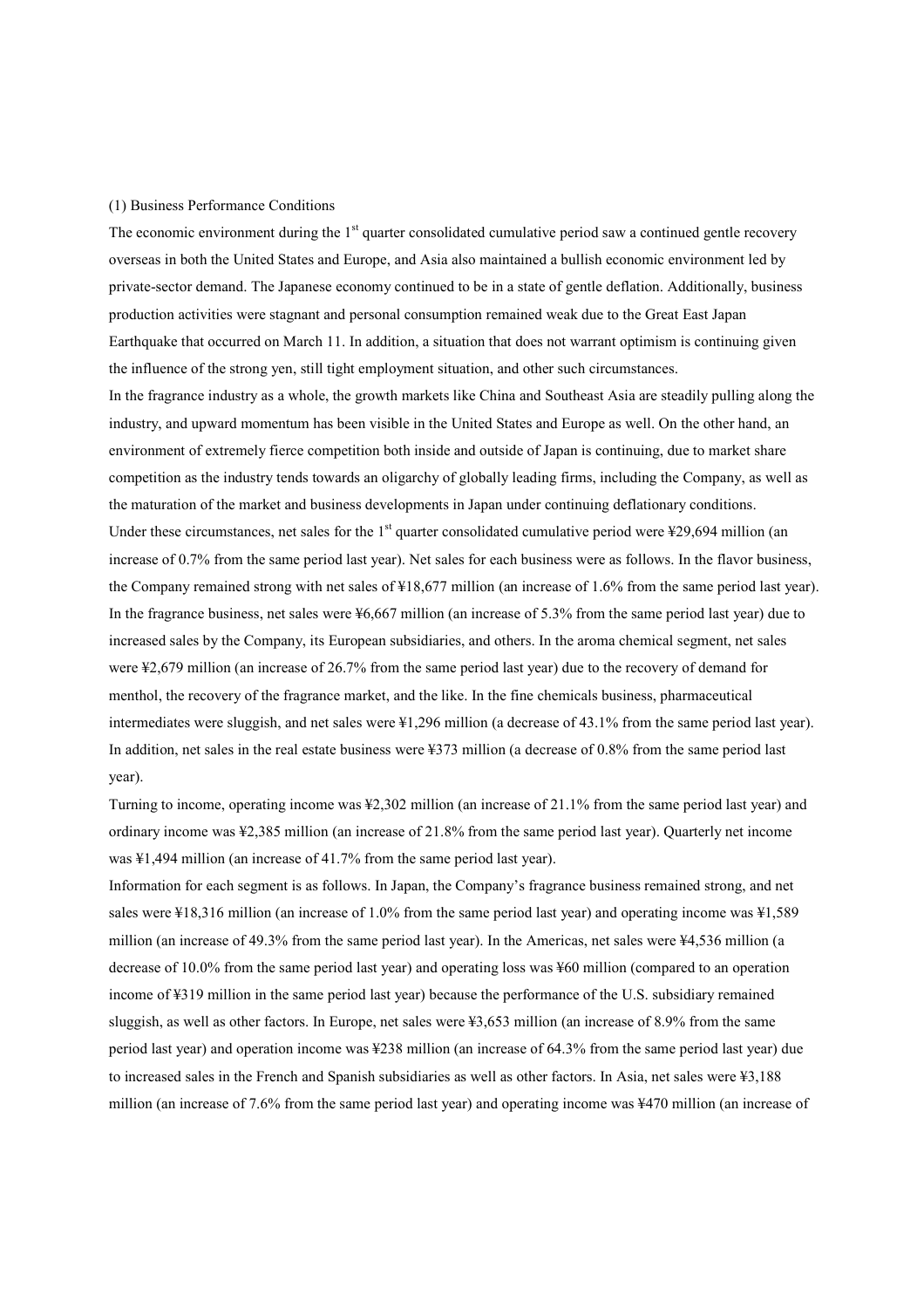6.5% from the same period last year) because the Singapore subsidiary, Chinese subsidiary, and others remained steady.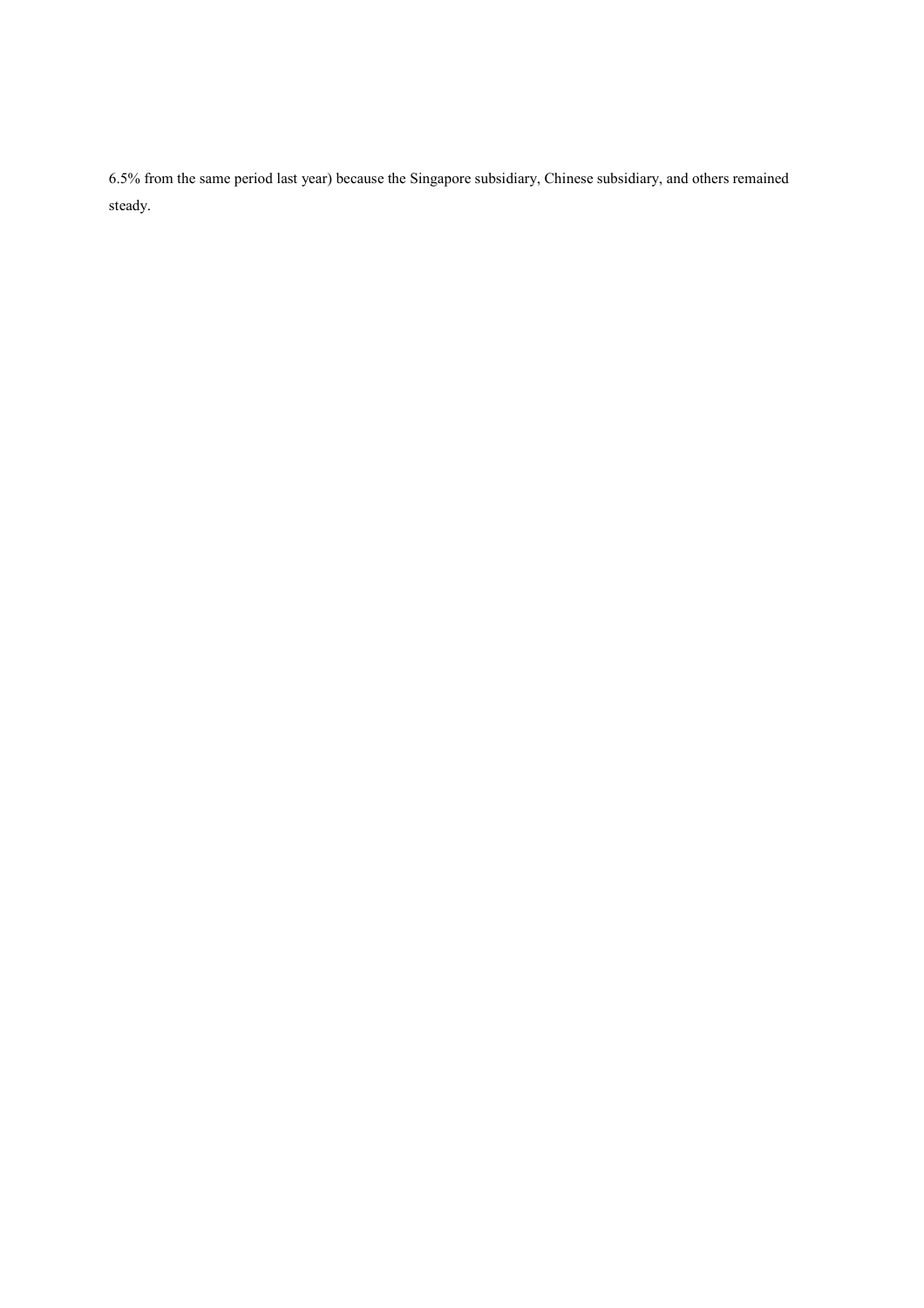# **1. Quarterly Consolidated Financial Statements**

# **(1) Quarterly consolidated balance sheets**

|                                              |                        | (Millions of yen)        |
|----------------------------------------------|------------------------|--------------------------|
|                                              | FY 2011                | First Quarter of FY 2012 |
|                                              | (As of March 31, 2011) | (As of June 30, 2011)    |
| Assets                                       |                        |                          |
| Current assets                               |                        |                          |
| Cash and deposits                            | 12,136                 | 8,956                    |
| Notes and accounts receivable                | 21,924                 | 25,901                   |
| Merchandise and finished goods               | 18,734                 | 18,165                   |
| Work in progress                             | 256                    | 288                      |
| Raw materials and supplies                   | 10,225                 | 11,130                   |
| Others                                       | 2,876                  | 2,160                    |
| Allowance for doubtful accounts              | (194)                  | (175)                    |
| Total current assets                         | 65,959                 | 66,426                   |
| Fixed assets                                 |                        |                          |
| Property, plant and equipment                |                        |                          |
| Buildings and structures (net)               | 20,081                 | 20,196                   |
| Others (net)                                 | 16,124                 | 16,126                   |
| Total tangible fixed assets                  | 36,205                 | 36,323                   |
| Intangible fixed assets                      | 3,560                  | 3,449                    |
| Investments and other assets                 |                        |                          |
| Investment securities                        | 11,612                 | 11,899                   |
| Others                                       | 2,170                  | 1,997                    |
| Allowance for doubtful accounts              | (174)                  | (156)                    |
| Total investments and other assets           | 13,609                 | 13,741                   |
| Total fixed assets                           | 53,375                 | 53,514                   |
| Total assets                                 | 119,334                | 119,940                  |
| Liabilities                                  |                        |                          |
| Current liabilities                          |                        |                          |
| Notes and accounts payable                   | 11,621                 | 11,983                   |
| Short-term loans payable                     | 19,868                 | 18,199                   |
| Current portion of long-term loans payable   | 4,871                  | 5,095                    |
| Current portion of bonds                     | 460                    | 460                      |
| Accrued income taxes                         | 519                    | 485                      |
| Provision for bonuses                        | 1,594                  | 796                      |
| Provision for directors' bonuses             | 33                     | 8                        |
| Others                                       | 5,227                  | 5,429                    |
| Total current liabilities                    | 44,196                 | 42,458                   |
| Long-term liabilities                        |                        |                          |
| Bonds payable                                | 900                    | 780                      |
| Long-term loans payable                      | 12,906                 | 12,866                   |
| Accrued employees' retirement benefits       | 7,895                  | 7,956                    |
| Provision for directors' retirement benefits | 7                      | 7                        |
| Others                                       | 792                    | 802                      |
| Total long-term liabilities                  | 22,500                 | 22,413                   |
| <b>Total liabilities</b>                     | 66,697                 | 64,872                   |
|                                              |                        |                          |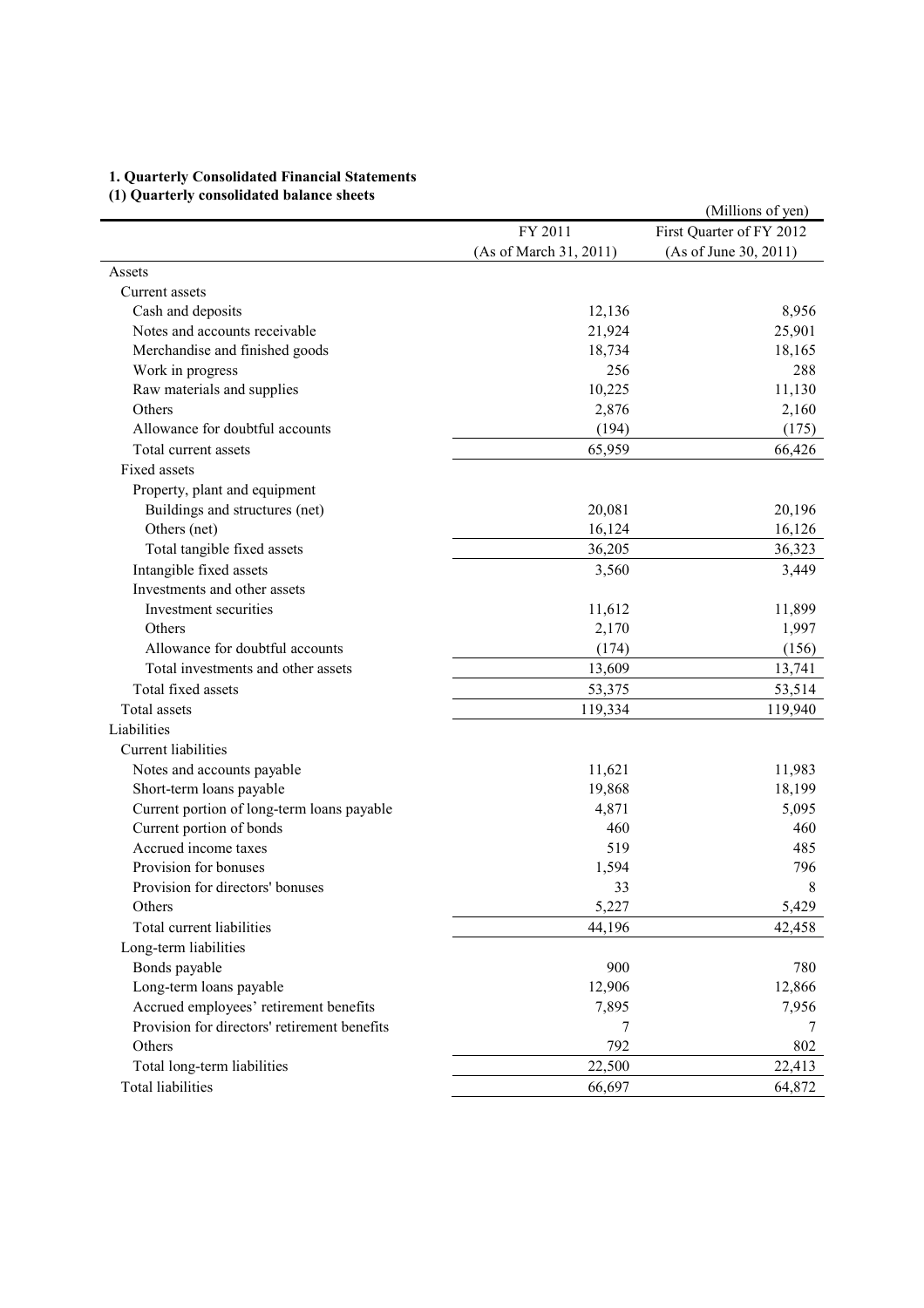|                                                  |                        | (Millions of yen)        |
|--------------------------------------------------|------------------------|--------------------------|
|                                                  | FY 2011                | First Quarter of FY 2012 |
|                                                  | (As of March 31, 2011) | (As of June 30, 2011)    |
| Net assets                                       |                        |                          |
| Shareholders' equity                             |                        |                          |
| Capital stock                                    | 9,248                  | 9,248                    |
| Capital surplus                                  | 8,358                  | 8,358                    |
| Retained earnings                                | 38,694                 | 39,787                   |
| Treasury stock                                   | (185)                  | (187)                    |
| Total shareholders' equity                       | 56,115                 | 57,207                   |
| Accumulated other comprehensive income           |                        |                          |
| Unrealized gain on available-for-sale securities | 3,697                  | 3,837                    |
| Deferred gain or loss on hedges                  |                        | $\theta$                 |
| Cumulative translation adjustments               | (8,266)                | (7,121)                  |
| Total accumulated other comprehensive income     | (4, 568)               | (3,283)                  |
| Minority interests                               | 1,090                  | 1,145                    |
| Total net assets                                 | 52,637                 | 55,068                   |
| Total liabilities and net assets                 | 119,334                | 119,940                  |
|                                                  |                        |                          |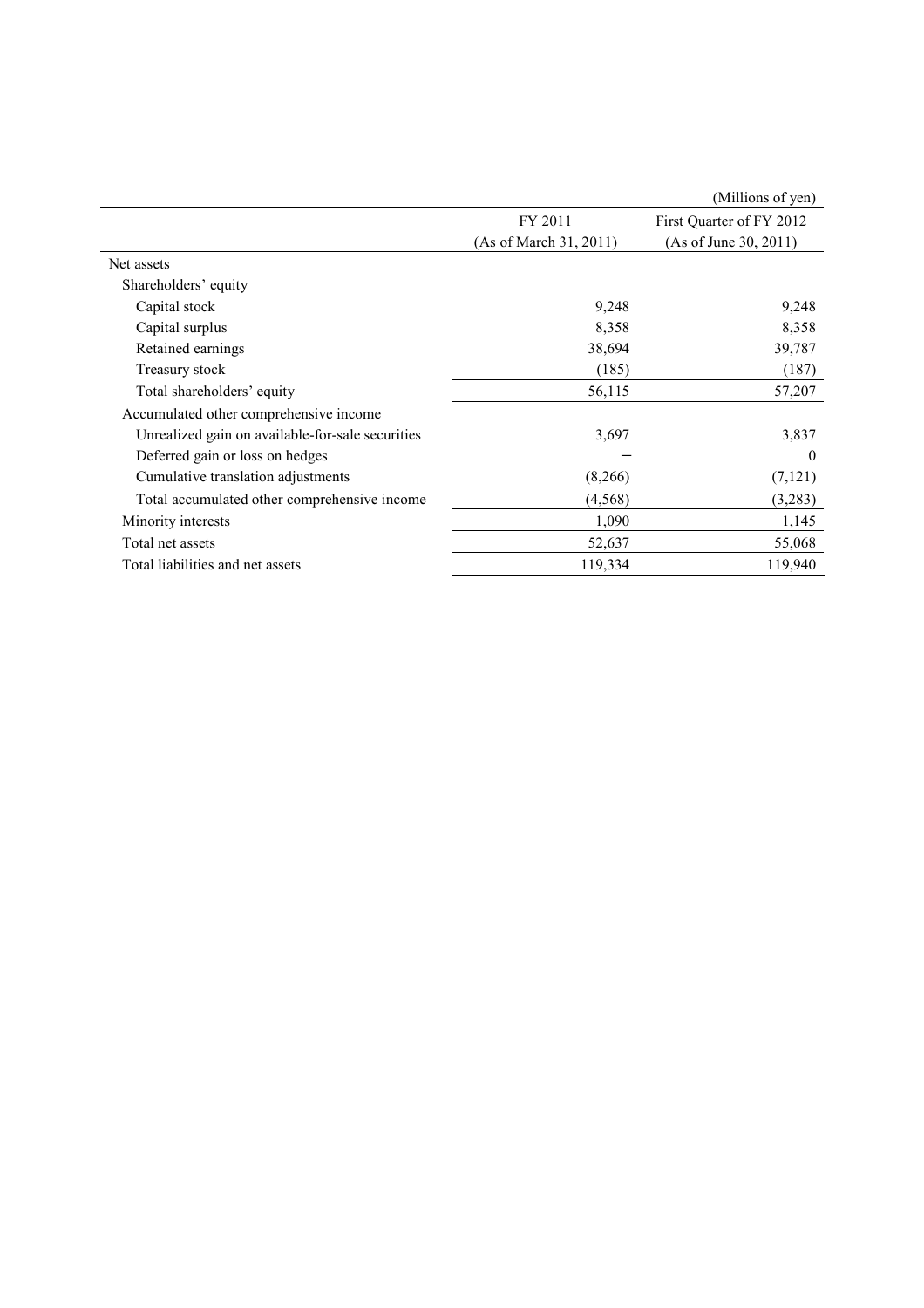# **(2) Quarterly Consolidated Statements of Income and Quarterly Consolidated Comprehensive Income**

[Quarterly consolidated statements of income]

[Consolidated first quarters of FY2012]

|                                                    |                          | (Millions of yen)        |
|----------------------------------------------------|--------------------------|--------------------------|
|                                                    | First Quarter of FY 2011 | First Quarter of FY 2012 |
|                                                    | (From April 1, 2010      | (From April 1, 2011      |
|                                                    | to June 30, 2010)        | to June 30, 2011)        |
| Net sales                                          | 29,496                   | 29,694                   |
| Cost of sales                                      | 20,285                   | 20,273                   |
| Gross profit on sales                              | 9,211                    | 9,421                    |
| Selling, administrative, research and development  | 7,310                    | 7,118                    |
| expenses                                           |                          |                          |
| Operating income (loss)                            | 1,901                    | 2,302                    |
| Non-operating income                               |                          |                          |
| Interest income                                    | 3                        | 4                        |
| Dividends income                                   | 169                      | 173                      |
| Investment gain on equity method                   | 12                       | 29                       |
| Others                                             | 153                      | 98                       |
| Total non-operating income                         | 339                      | 306                      |
| Non-operating expenses                             |                          |                          |
| Interest expenses                                  | 137                      | 123                      |
| Loss on foreign exchange                           | 116                      | 24                       |
| Others                                             | 27                       | 75                       |
| Total non-operating expenses                       | 281                      | 223                      |
| Ordinary income (loss)                             | 1,959                    | 2,385                    |
| Extraordinary income                               |                          |                          |
| Reversal of allowance for doubtful accounts        | 14                       |                          |
| Gain on sale of fixed assets                       |                          | $\mathbf{1}$             |
| Total extraordinary income                         | 14                       | $\mathbf{1}$             |
| <b>Extraordinary losses</b>                        |                          |                          |
| Loss on sale or disposition of fixed assets        | 2                        | 5                        |
| Loss on adjustment for changes of accounting       |                          |                          |
| standard for asset retirement obligations          | 138                      |                          |
| Others                                             | 2                        |                          |
| Total extraordinary losses                         | 142                      | 5                        |
| Net income (loss) before income taxes and minority |                          |                          |
| interests                                          | 1,831                    | 2,382                    |
| Income taxes-current                               | 268                      | 477                      |
| Income taxes-deferred                              | 444                      | 344                      |
| Total income taxes                                 | 712                      | 822                      |
| Income (loss) before minority interests            | 1,118                    | 1,560                    |
| Minority interests in income                       | 63                       | 65                       |
| Net income (loss)                                  | 1,054                    | 1,494                    |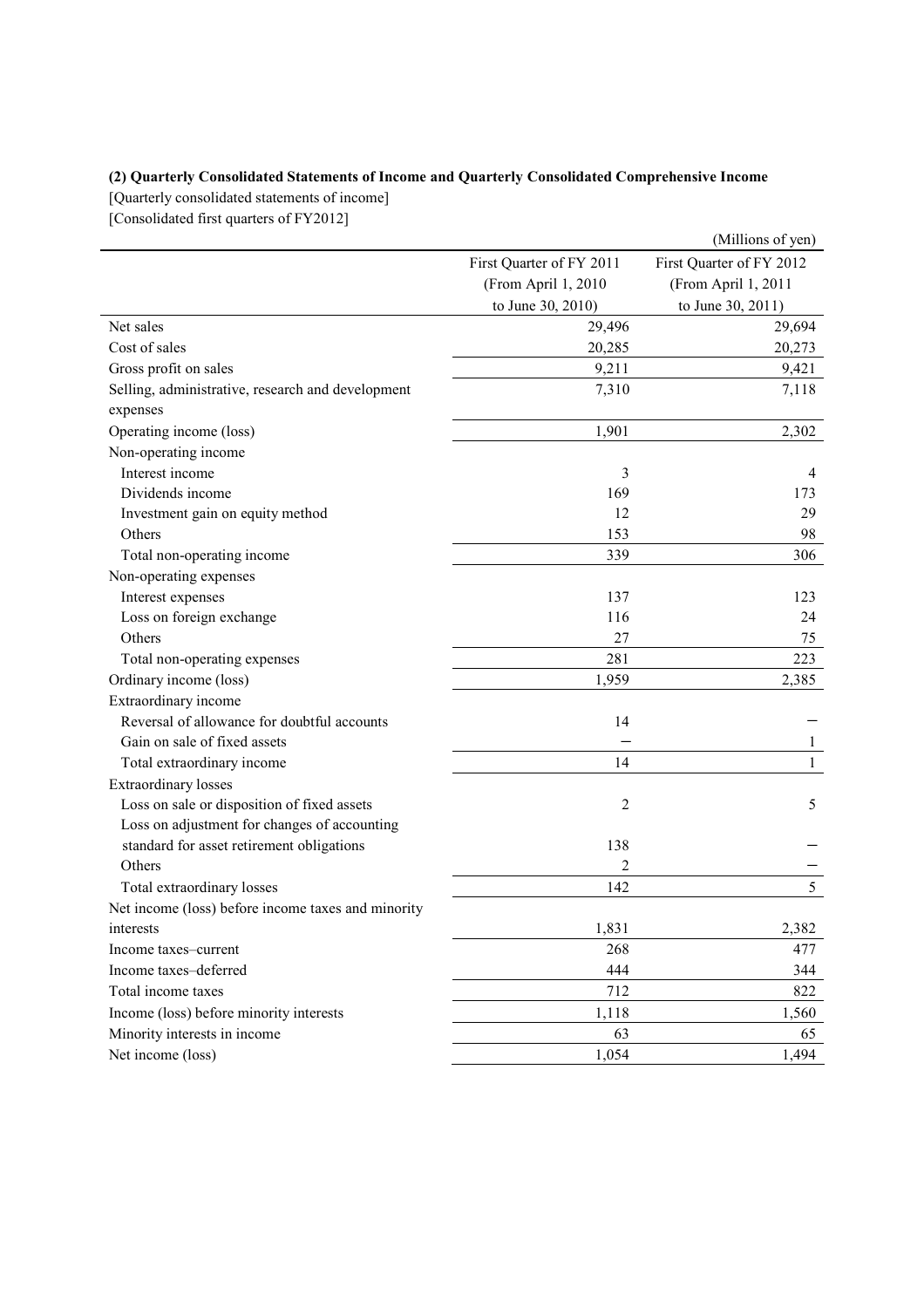### [Quarterly consolidated comprehensive income] [Consolidated first quarters of FY2012]

|                                                  |                          | (Millions of yen)        |
|--------------------------------------------------|--------------------------|--------------------------|
|                                                  | First Quarter of FY 2011 | First Quarter of FY 2012 |
|                                                  | (From April 1, 2010)     | (From April 1, 2011)     |
|                                                  | to June 30, 2010)        | to June 30, 2011)        |
| Income before minority interests                 | 1,118                    | 1,560                    |
| Other comprehensive income                       |                          |                          |
| Unrealized gain on available-for-sale securities | (601)                    | 142                      |
| Deferred gain or loss on hedges                  | (3)                      | $\theta$                 |
| Cumulative translation adjustments               | (233)                    | 1,174                    |
| Share of other comprehensive income of           |                          |                          |
| associates accounted for using equity method     | 4                        | 6                        |
| Total other comprehensive income                 | (833)                    | 1,323                    |
| Quarterly comprehensive income                   | 284                      | 2,883                    |
| (break down)                                     |                          |                          |
| Comprehensive income attributable to owners of   |                          |                          |
| the parent                                       | 191                      | 2,779                    |
| Comprehensive income attributable to minority    |                          |                          |
| interests                                        | 93                       | 104                      |
|                                                  |                          |                          |